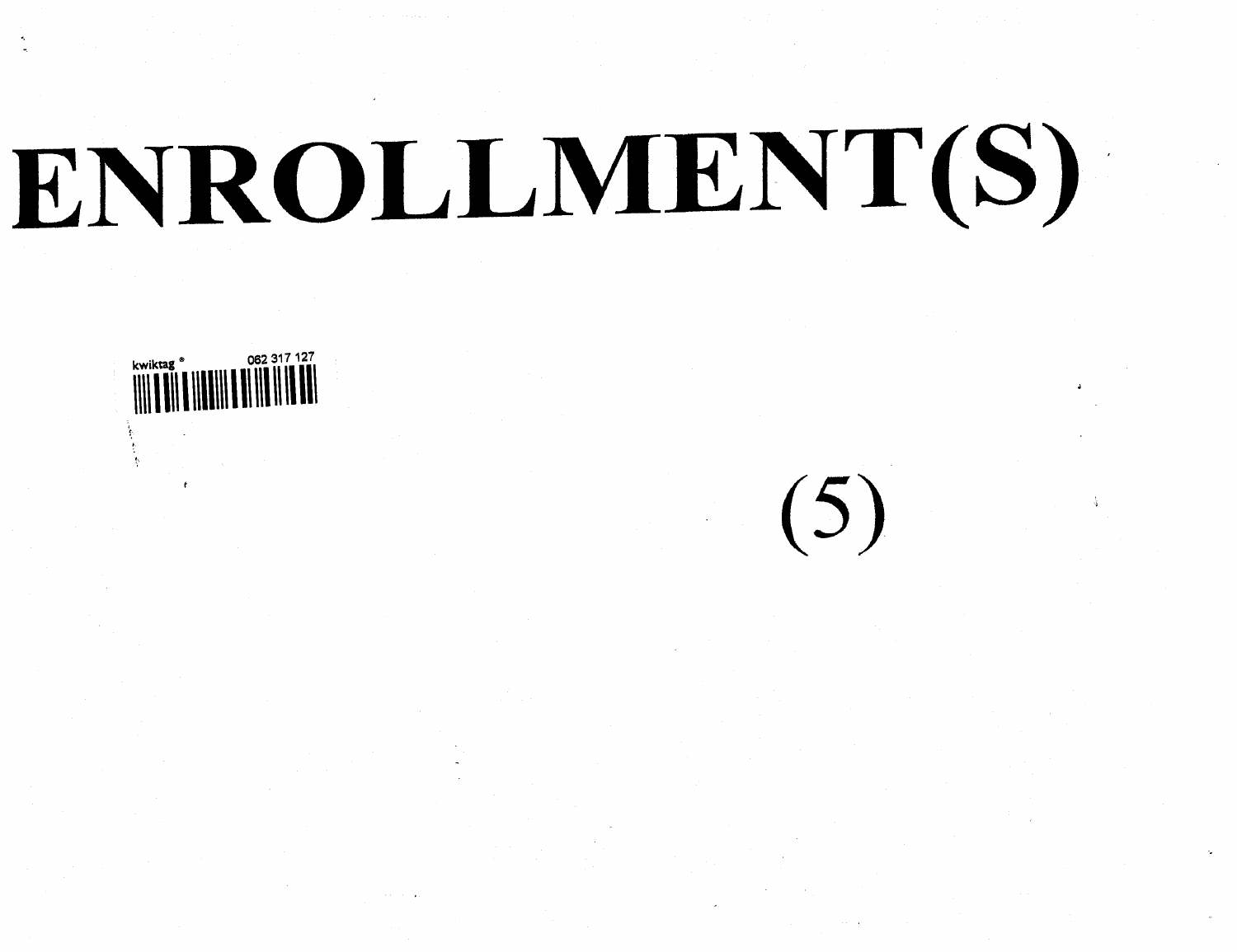## COUNCIL OF THE DISTRICT OF COLUMBIA

#### **NOTICE**

### D.C. LAW 11-153

# **"Tax Lien Assignment and Sale Amendment Act of 1996".**

Pursuant to Section 412 of the District of Columbia Self-Government and Governmental Reorganization Act, P.L. 93-198 "the Act", the Council of the District of Columbia adopted Bill 11-704 on first and second readings, July 3, 1996 and July 17, 1996 respectively. Following the signature of the Mayor on July 26, 1996, pursuant to Section 404(e) of"the Act", and was assigned Act 11-353 and published in the August 16, 1996, edition of the D.C. Register (Vol. 43 page 4380) and transmitted to Congress on August 28, 1996 for a 30-day review, in accordance with Section  $602(c)(1)$  of the Act.

The Council of the District of Columbia hereby gives notice that this legislation became effective on the date that the President of the United States signed P.L. 104-194" on September 9, 1996 and therefore, cites this enactment as D.C. Law 11-153, effective September 9, 1996.

**DAVID A. CLARKE** Chairman of the Council

**\* Public Law 104-194 waived the 30-day Congressional Review Period for this Law.**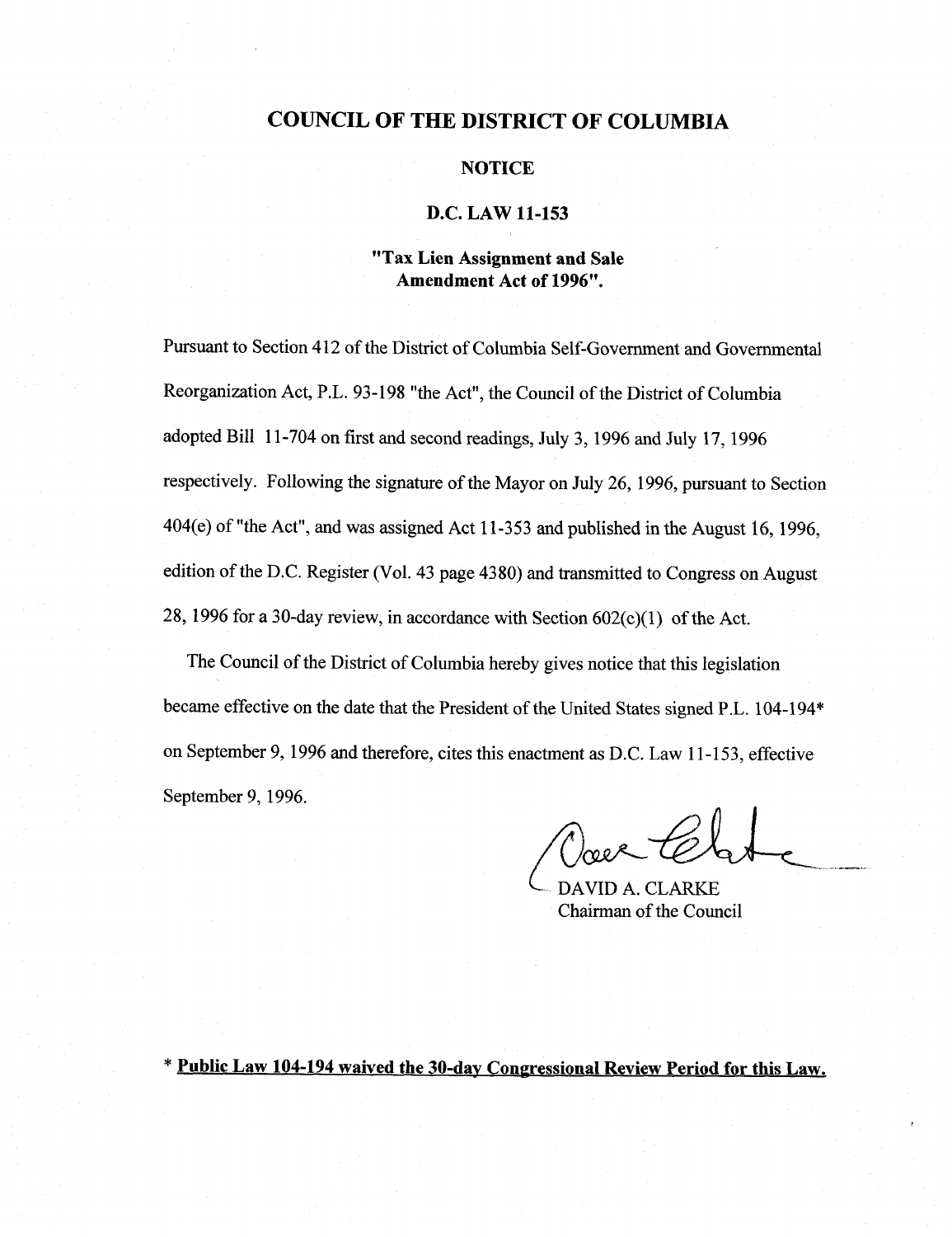# AN ACT **D.C. ACT 11-353**

*Codification District of Colutnbia Code* 1997 **Supp.**

## IN THE COUNCIL OF THE DISTRICT OF COLUMBIA

# JULY 26, 1996

To amend the District of Columbia Real Property Tax Revision Act of 1974 to increase the monthly interest rate and penalty for nonpayment of real property tax from 1% to 1- 112%; to amend the Act in relation to taxes and tax sales in the District of Columbia to allow the District, when no other person bids the amount due, to assign or sell and transfer its tax liens to a third party, to allow the District to accept as payment for the assignment or sale and transfer of one or more certificates of tax lien an amount less than the full amount of taxes due including penalty and interest, and to permit subsequent assignments of tax liens; and to amend An Act To provide for enforcing the lien of the District of Columbia upon the real estate bid off in its name when offered for sale for arrears of taxes and assessments, and for other purposes to clarify that an automatic real property tax lien is created and perfected upon the nonpayment of real property taxes.

BE IT ENACTED BY THE COUNCIL OF THE DISTRICT OF COLUMBIA, That this act may be cited as the "Tax Lien Assignment and Sale Amendment Act of 1996".

Sec. 2. Section 411(c) of the District of Columbia Real Property Tax Revision Act of 1974, approved September 3, 1974 (88 Stat. 1052; D.C. Code § 47-811(c)), is amended by striking the figure "1%" and inserting the figure "1-1/2%" in its place.

**Section** 47-811

Sec. 3. An Act in relation to taxes and tax sales in the District of Columbia, approved February 28, 1898 (30 Stat. 250; D.C. Code § 47-1301 *et seq.),* is amended as follows:

(a) A new section 2d is added to read as follows:

"Sec. 2d. Real property tax assignment; sale and transfers.

"(a) The District may assign or sell and transfer, for consideration, to a third party, tax liens bid off in the name of the District pursuant to section 1 or tax liens that remain unsatisfied for six months or more. The tax liens may be assigned or sold and transferred in any manner the Mayor deems appropriate, including, but not limited to, individually, in bulk, or to a person which issues debt secured by the tax liens. Such transactions shall not be subject to the provisions of the District of Columbia Procurement Practices Act of 1985, approved February

**New Section** 47-1303.4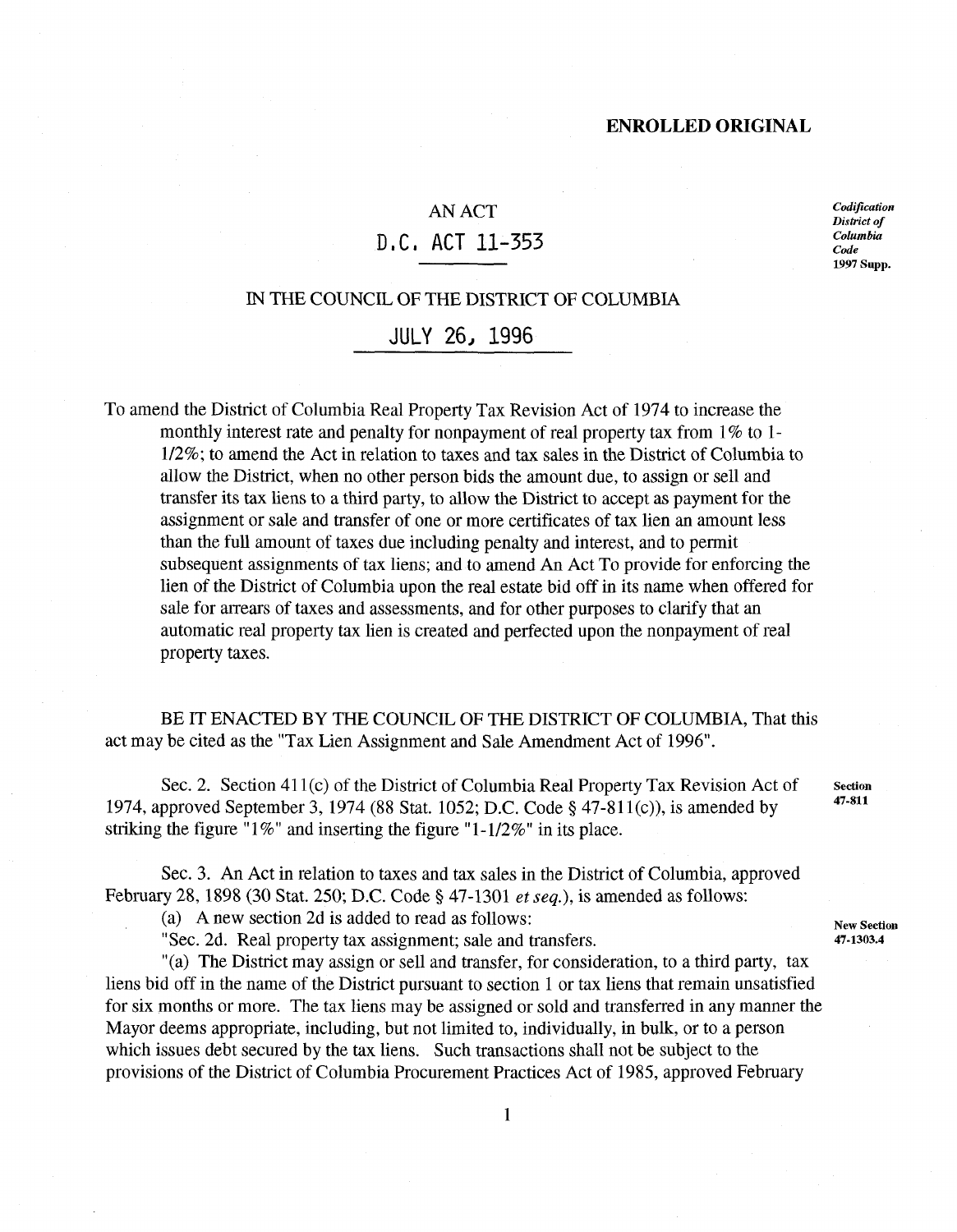21, 1986 (D.C. Law 6-85; D.C. Code § 1-1181.1 *et seq.).* The District may make the assignment or conduct a sale and transfer of its tax liens either by public auction, sealed bid, or pursuant to a negotiated contract.

"(b) The District's tax liens may be purchased by any person, including, but not limited to, a trust created and established solely for the purpose of purchasing tax liens from the District, and which issues debt securities secured by the liens. The Mayor is authorized to accept as payment for the assignment or sale and transfer of the tax liens cash, notes, or any combination thereof, or such other consideration as the Mayor deems appropriate. Any bonds, notes, or other obligations issued by any purchaser, assignee, or transferee of the tax liens shall not constitute obligations of the District and shall be without recourse to the District.

"(c) Notwithstanding any other provision of law, whenever the Mayor determines that it is in the District's best interest, the District may assign or sell and transfer its tax liens to any person, except the delinquent owner of the property subject to the tax lien, or a person related to the owner, in an amount less than the total amount of unpaid taxes, penalties and accrued interest. The execution of a purchase agreement or other agreement by the Mayor shall be conclusive evidence of the adequacy of consideration for the assignment or sale and transfer of the tax liens.

"(d) The assignment or sale and transfer of any tax liens and the right to receive amounts in respect thereof as provided by law shall be evidenced by a notarized certificate of the Director of the Department of Finance and Revenue or his or her duly authorized representative, which shall recite the full amount of such lien, including penalties, interest, and costs accrued as of the date of the assignment or sale and transfer of such tax lien, and naming the purchaser of the lien, the record owner, and the square, lot, and street address of the related real property. The certificate of the assignment or sale and transfer shall be recorded in the Office of the Recorder of Deeds.

"(e) The transferee of a tax lien and any assignee or successor in interest of such transferee shall have and possess the same rights, powers, lien status, and priority of payment at law or in equity as the District would have possessed if the lien had not been assigned or sold and transferred. The transferee or assignee shall have the same rights to enforce all such tax liens as the District, including the issuance of a deed in fee simple absolute by the Superior Court of the District of Columbia.

 $\Gamma(f)(1)$  Notice by registered or certified mail must be sent to the record owner and all other lienholders of record by the District at least 30 days in advance of expiration of the redemption period.

"(2) Suits to contest the validity of the deed issued pursuant to this section may not be instituted and are forever barred if not filed within 90 days of recordation of the deed in the Office of the Recorder of Deeds.

"(3) Both the public notice pursuant to section 1 and the notice of the expiration of the redemption period shall include a statement that suits to contest the validity of the deed must be filed within 90 days of recordation of such deed in the Office of the Recorder of Deeds.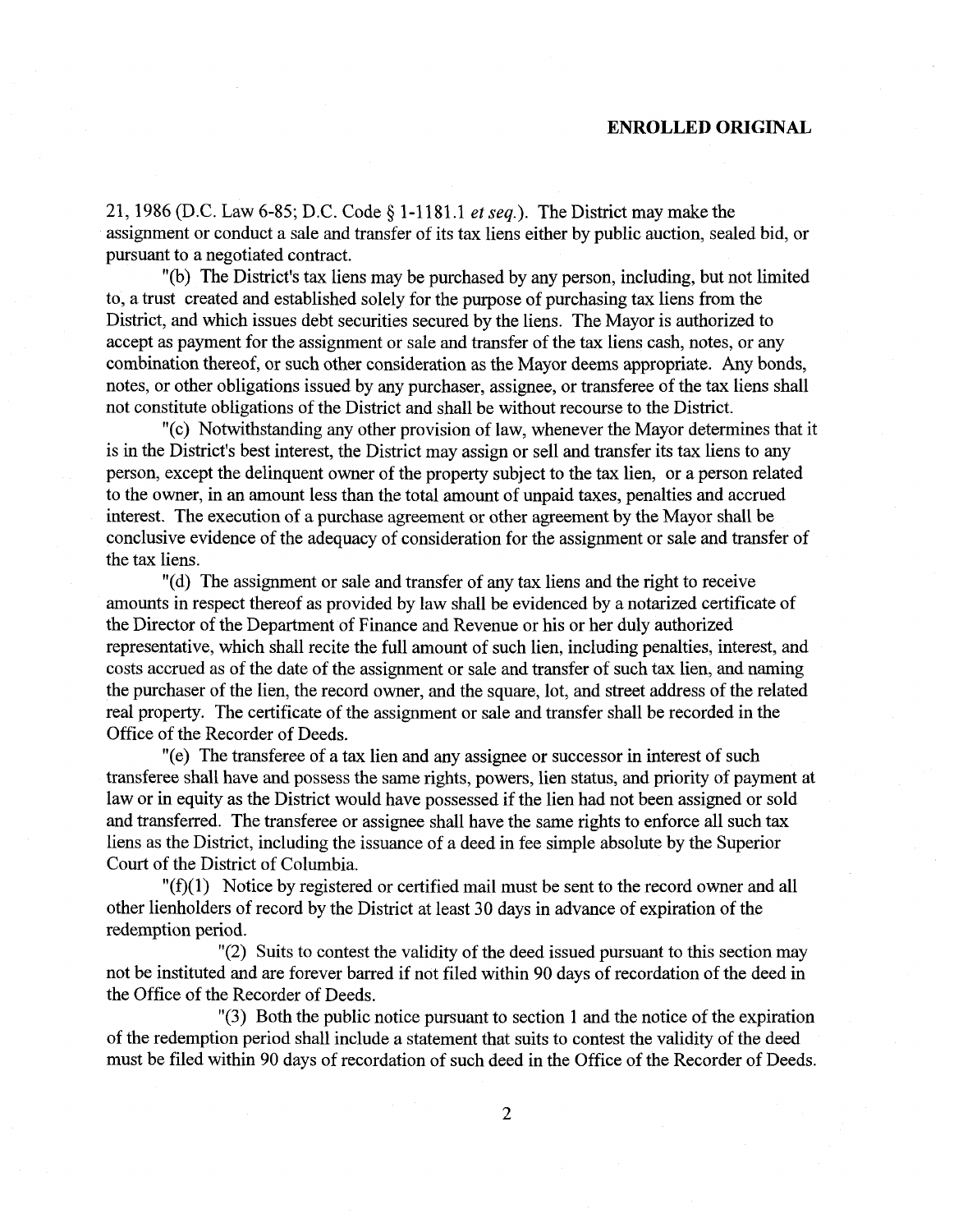"(4) Upon the expiration of the 90-day period from the date of recordation of the deed, the validity of the deed, any other agreements relating thereto, and all proceedings in connection therewith shall be conclusively presumed to have been legally taken and no court shall have the authority to inquire into such matters.

"(g) Payments received for delinquent taxes shall be applied first to the penalties, accrued interest, and real property tax in that order related to the longest standing delinquency, and then to the penalties, accrued interest, and real property tax in that order due on the next longest standing delinquency, and subsequent delinquencies.

 $\Gamma(h)(1)$  In an action to foreclose on a tax certificate or certificates, the court may award counsel fees in any in rem or in personam proceeding except for special cause shown by affidavit. If the plaintiff is other than the District, no counsel fees shall be allowed unless, prior to the filing of the complaint, the plaintiff shall have given not more than 120 nor less than 30 days written notice to the interested owners or mortgagees whose interests appear of record, by registered or certified mail with postage prepaid thereon addressed to their last known addresses, of intention to file such complaint. The notice shall also contain the amount due on the tax lien as of the day of the notice. After the complaint has been filed, all redemptions shall be subject to the fixing of fees and costs.

"(2) In an action for the foreclosure on a tax certificate, the court or the clerk may, as a matter of discretion, tax as a part of the taxable costs all legal fees and reasonable charges necessarily paid or incurred in procuring searches relative to the title of the subject premises. In tax foreclosure actions brought to foreclose tax sale certificates on more than one parcel, the fees prescribed shall apply to each separate parcel. The court or the clerk may also authorize inclusion of all legal fees and charges necessarily incurred for searches required for unpaid taxes or municipal liens and for searches required to enable the officer making public sale to insert in the notices, advertisements, and conditions of sale, a description of the estate or interest to be sold and the defects in title and liens or encumbrances thereon, as authorized by law.

 $\binom{n}{1}(1)$  The assignee, purchaser or transferee of a tax lien may assign or sell and transfer the liens to any person, except to the delinquent owner of the property subject to the lien, or a person related to the owner. The transferee thereof may subsequently transfer and assign the tax lien to any other person, except to the delinquent owner of the property subject to the tax lien, or a person related to the owner.

"(2) Any transfer made pursuant to paragraph (1) of this subsection shall be evidenced by a notarized document executed by the transferor. Such document shall crossreference the original notarized certificate of assignment or sale and transfer issued by the Department of Finance and Revenue and shall recite the information appearing on such original certificate.

"(3) Evidence of any subsequent transfer and assignment shall be recorded in the Office of the Recorder of Deeds.

"(j) The assignee, purchaser, or transferee of a tax lien, any successor thereof, shall be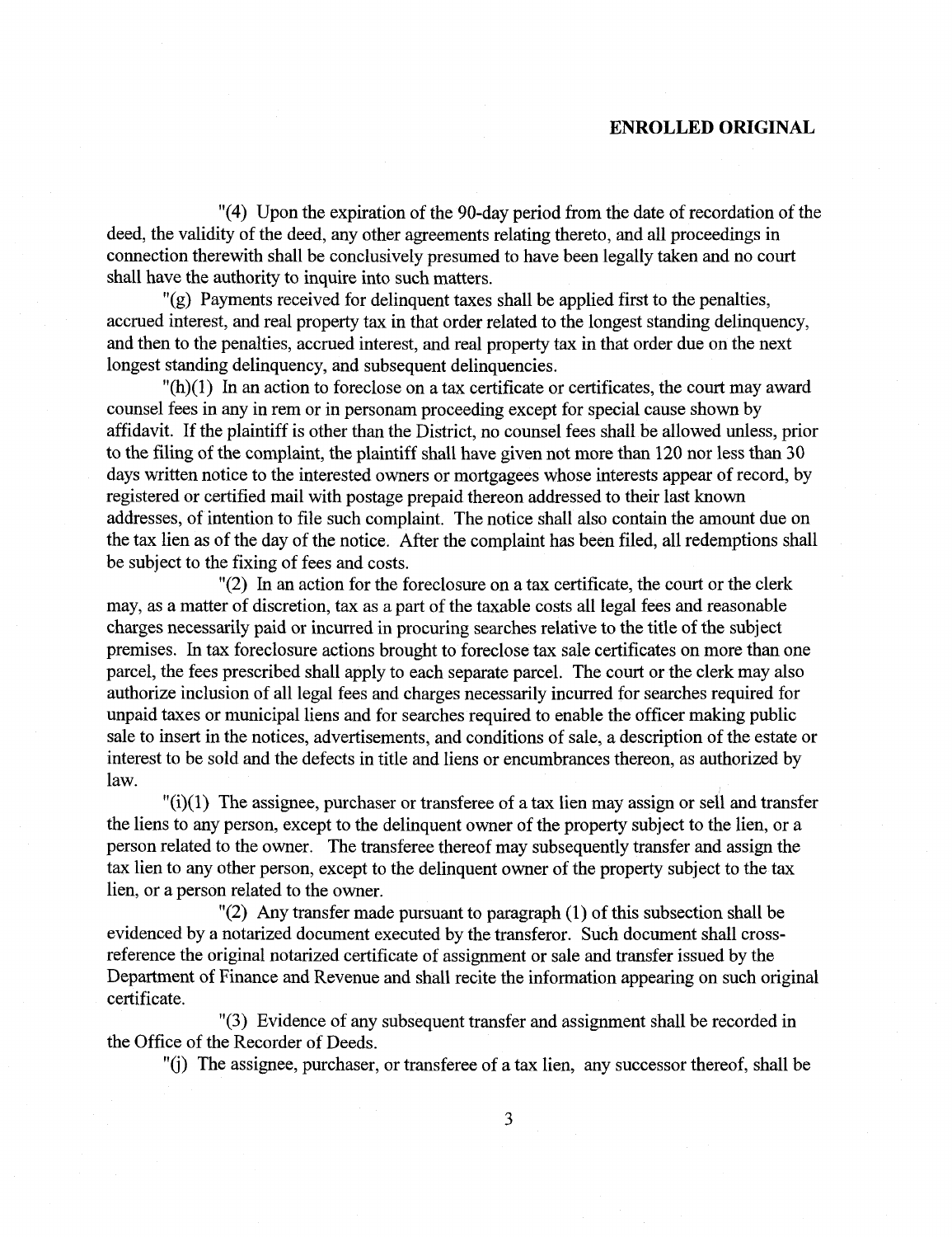subject to applicable tenant protection provisions of the Rental Housing Conversion and Sale Act of 1980 Reenactment and Amendment Act of 1995, effective September 6, 1995 (D.C, Law 11-31; D.C. Code § 45-1601 *et seq.),* and the Rental Housing Act of 1985, effective July 17, 1985 (D.C. Law 6-10; D.C. Code § 45-2501 *et seq.)* or any other applicable District law.

"(k) The Mayor may issue rules to implement the provisions of this section.

"(1) The powers granted under this section shall be exercised from time to time by that official delegated authority pursuant to section 424(a) of the District of Columbia Self-Government and Governmental Reorganization Act of 1973, approved April 17, 1995 (109 Stat. 142; D.C. Code § 47-317.1).

"(m) For a period of not more than 6 months following the completion of the transaction, the District shall have the right to substitute a lien of equal value for similar property, where the district has determined that a particular property should be excluded from the tax lien portfolio.".

(b) Section 3(a) (D.C. Code  $\S$  47-1304(a)) is amended by striking the figure "1%" wherever it appears and inserting the figure  $"1-1/2\%"$  in its place.

(c) Section 4(a) (D.C. Code  $\S$  47-1306(a)) is amended by striking the phrase "12%" and inserting the phrase "18%" in its place. **Section 47-1306**

Sec. 4. An Act To provide for enforcing the lien of the District of Columbia upon the real estate bid off in its name when offered for sale for arrears of taxes and assessments, and for other purposes, approved March 2, 1936 (49 Stat. 1153; D.C. Code § 47-1312 *et seq.),* is amended as follows:

(a) Section 1 (D.C. Code  $\S$  47-1312) is amended by adding a new subsection (a-1) to read as follows:

"(a-l) The lien created by nonpayment of real property taxes is an automatic lien which is perfected whenever full payment including penalty and interest is not made on the due date and shall be a prior and preferred claim over all other liens.".

(b) Section 3 (D.C. Code § 47-1314) is amended by striking the last phrase of the first sentence after the phrase "Court costs" and inserting the phrase "and reasonable attorney fees" in its place.

Sec. 5. Fiscal impact statement.

The Council adopts the fiscal impact statement in the committee report as the fiscal impact statement required by section 602(c)(3) of the District of Columbia Self-Government and Governmental Reorganization Act, approved December 24, 1973 (87 Stat. 813; D.C. Code  $§ 1-233(c)(3)).$ 

**Section 47-1304**

**Section 47-1312**

Section **47-1314**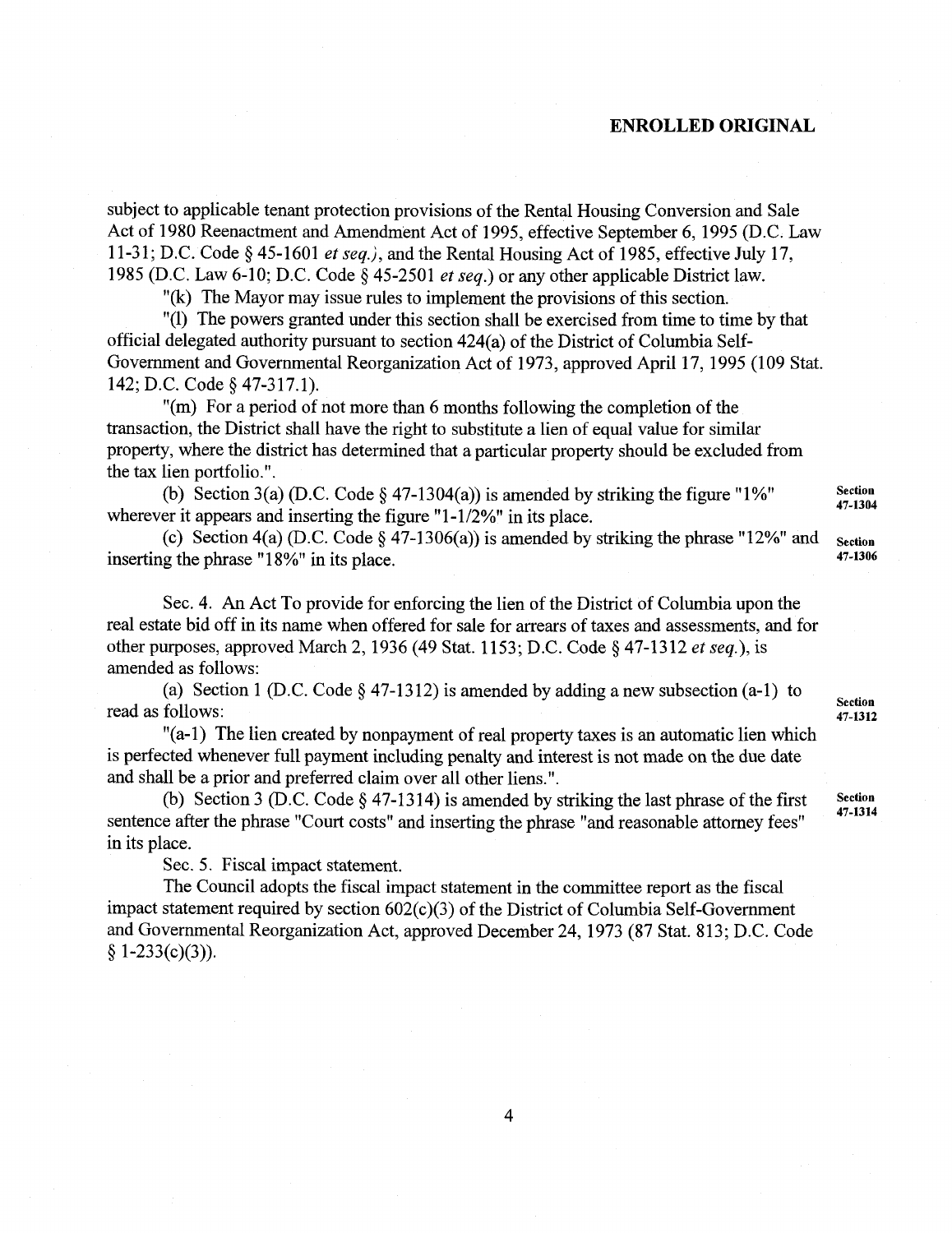Sec. 6. This act shall take effect following approval by the Mayor (or in the event of veto by the Mayor, action by the Council to override the veto), approval by the Financial Responsibility and Management Assistance Authority as provided in section 203(a) of the District of Columbia Financial Responsibility and Management Assistance Authority Act of 1995, approved April 17, 1995 (109 Stat. 116; D.C. Code § 47-392.3(a)), and a 30-day period of Congressional review as provided in section 602(c)(1) of the District of Columbia Self-Government and Governmental Reorganization Act, approved December 24, 1973 (87 Stat. 813; D.C. Code § 1-233( $\mathcal{G}(4)$ ), and publication in the District of Columbia Register.

 $Chairn$ Tempore

Council of the District of Columbia

Mayor District of Columbia

**APPROVED:** July 26, 1996